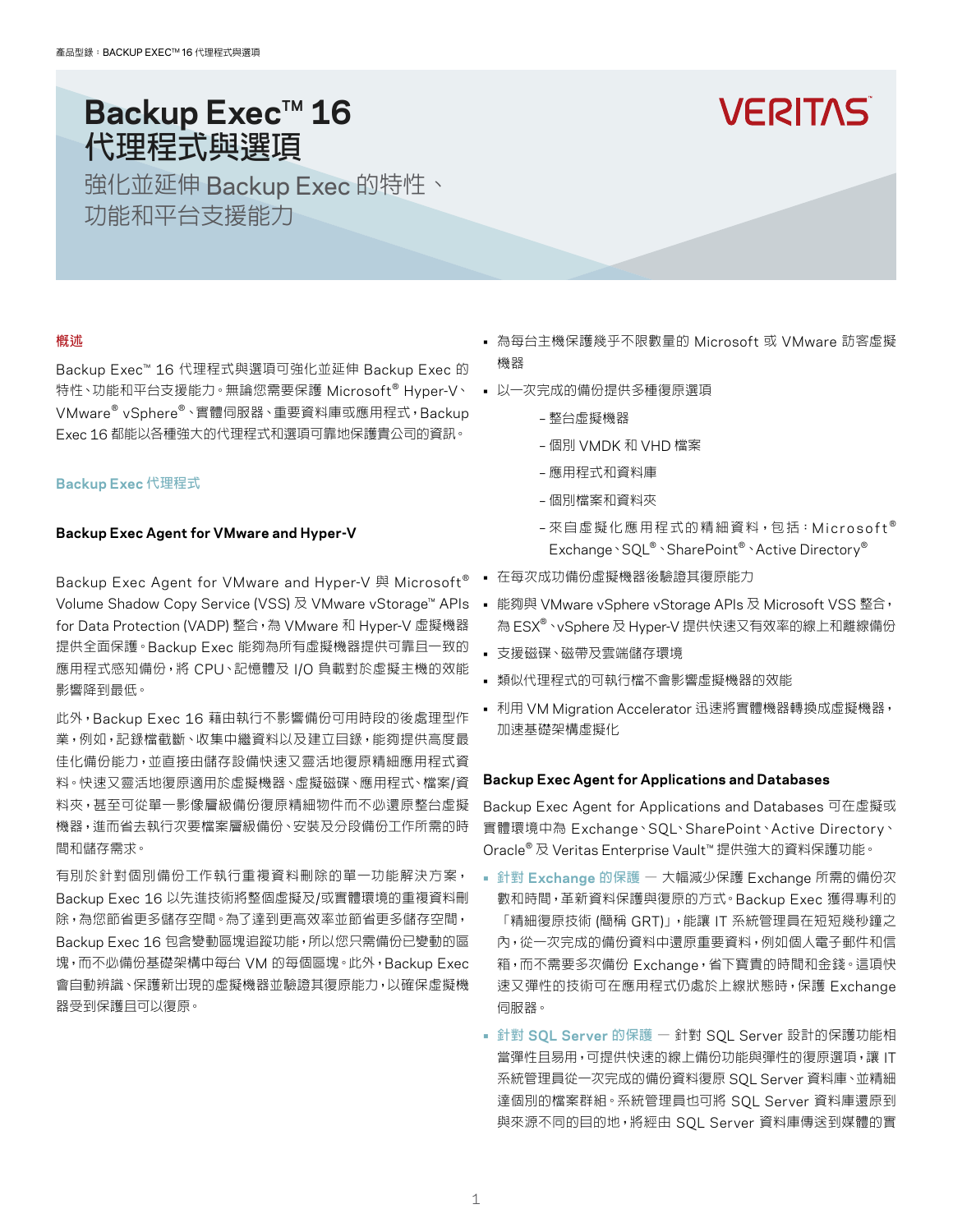# 產品型錄:備份與災難復原 Backup Exec™ 16

際資料串流複本導向到本機目錄,以供日後使用。SQL Server 快照 也已整合至 Backup Exec 目錄中,提供所有可用資料複本的整合式 檢視畫面,達到在數秒鐘之內復原的目的。

- 針對 **SharePoint** 的保護 為 SharePoint 資料提供穩健的保護能 力,可快速又輕鬆地復原個別物件、文件或整個 SharePoint 群組。 針對 SharePoint 的保護功能妥善運用了創新的專利精細復原技術 (GRT),讓使用者能夠輕鬆快速地從一次完成的資料庫備份還原個別 文件、網站和清單項目,而不必復原整個資料庫,藉此節省時間、同 時降低複雜性。它可將每一個檔案的屬性與安全性安然無恙地一併 復原。GRT 也可讓 IT 系統管理員將文件還原回 SharePoint 群組的 原始文件庫,或將文件的還原重新導向至檔案系統。
- 針對 **Active Directory** 的保護 可大幅減少從使用者帳戶、物件 與屬性遺失、刪除、毀損或被覆寫等事件復原的時間,有助於改善員 工生產力、降低發生更嚴重問題的可能性、以及緩和與傳統 Active Directory 保護與復原相關的效能低落情形。Backup Exec 獲得專 利的 GRT 能夠讓 IT 系統管理員在 Active Directory 維持上線的狀 態下,由一次完成的備份資料中還原重要資料,例如個別使用者帳戶 和組織單位,而不需要重新開機,以節省時間和金錢。
- 針對 **Enterprise Vault** 的保護 為 Enterprise Vault 歸檔提供 整合式備份保護。Backup Exec 能透過此代理程式,為 Enterprise Vault 目錄資料庫、磁碟分割區或 Vault 儲存檔及索引提供完整的應 用程式保護。所有備份與復原工作都是透過 Backup Exec 管理主控 台來管理。使用者可輕鬆選擇要備份部分或所有 Enterprise Vault 資源,或快速瀏覽並選擇要復原的 Enterprise Vault 元件,包括整個 網站、個別磁碟分割區以及索引。
- 針對 **Oracle on Windows**® 和 **Linux**® 的保護 —針對營運關鍵的 Oracle 資料庫整合了不中斷的資料保護功能。利用先進的功能,例如 對個別 table space 或完整應用程式/資料庫備份進行精細的保護, 以及保護已歸檔的 redo log 和控制檔 (control file),資料庫完全不需 要離線。Backup Exec 16 可完整支援 Oracle Recovery Manager (簡稱 RMAN)。從 Backup Exec 媒體伺服器或 Oracle RMAN 主控 台就能啟動備份與還原作業。現在還支援多重串流功能,以便在備 份與復原時提升效能。Backup Exec 16 也提供了 Oracle 應用程式 伺服器的保護能力,或在 Windows 及 Linux 伺服器之 Oracle Real Application Clusters (簡稱 RAC) 上所執行的營運關鍵應用程式所需 的高可用性。由 Backup Exec 媒體伺服器或 Oracle RMAN 主控台就 能啟動備份與還原工作。現在還支援多重串流功能,以便在備份與復 原時提升效能。

# **Backup Exec Agent for Windows**

Backup Exec Agent for Windows 可為包含 Open File 保護和 Simplified Disaster Recovery 的遠端 Windows 伺服器提供高效能 的資料保護。此代理程式透過 NDMP 技術,將 32 位元/64 位元遠端 Windows 伺服器的資料傳輸最佳化,同時還可在用戶端提供來源層級 的壓縮和分散式處理。

此 Agent for Windows 內建的 Advanced Open File 功能可保護開啟 中的檔案。該功能與 VSS 整合,可保護多個磁碟區上的開啟中檔案,並 確保近端或遠端伺服器上的檔案於使用時受到保護。

Simplified Disaster Recovery 功能可自動進行容易出錯的傳統手動系 統復原程序,以節省時間。這種裸機且獨立於硬體之外的災難復原技術 可快速復原伺服器,能夠還原至相同或不同的硬體,甚或虛擬機器。由 於它將四種功能強大的技術包裝於單一代理程式當中,因此使用者的每 一台遠端 Windows 伺服器都將真正獲得完整的資料與系統保護能力。

# **Backup Exec Agent for Linux**

利用同時支援 Intel 和 AMD 32 位元及 64 位元處理器的能力,為 遠端 32 位元和 64 位元 Linux 伺服器提供高效能的保護。此代理 程式可為支援的 Linux 版本提供完全、增量和差異備份、還原功能以 及用戶端重複資料刪除技術,進而將 Backup Exec 的進階代理程式 技術延伸至 Linux 作業系統。若要使用重複資料刪除,必須另外取得 Deduplication Option 授權。

# **Backup Exec Remote Media Agent for Linux Servers**

針對在 Backup Exec 環境中執行的 Linux 伺服器提供儲存彈性。IT 系 統管理員可將磁帶和磁碟儲存裝置直接連接至遠端 Linux 伺服器,直 接保護與 Linux 連接的儲存裝置備份資料。如此就能為備份工作提供 更高的彈性,並降低頻寬需求,尤其是在遠端 Linux 伺服器上規模較大 的備份作業 (例如檔案伺服器或 Linux 上的 Oracle 備份作業)。每一套 Remote Media Agent for Linux Servers 均包含 Agent for Linux, 因此本地端的 Linux 伺服器亦可受到保護。透過管理以 Windows 為 基礎之 Backup Exec 伺服器的管理主控台,就可執行 Remote Media Agent 的所有管理與設定,包括備份工作、還原工作及儲存設備。

# **Backup Exec** 選項

# Backup Exec Deduplication Option

使用 Backup Exec Deduplication Option 可輕鬆地減少資料備份的 儲存量,同時還可將實體與虛擬環境的網路頻寬利用率最佳化。它提 供了整合式與可自訂的重複資料刪除功能;可將任何用戶端重複資料 刪除最佳化 (在來源端刪除重複資料)、媒體伺服器重複資料刪除 (在媒 體伺服器端刪除重複資料),或硬體裝置 (整合了 OpenStorage 重複資 料刪除的硬體設備) 重複資料刪除的備份策略。此外,搭配 Enterprise Server Option 使用時,也可以透過廣域網路 (WAN) 環境快速將重複 資料刪除後的備份資料複製到另一台 Backup Exec 媒體伺服器 (將 遠端辦公室的重複資料刪除,並傳輸至總部),提供能夠適應任何環境 的解決方案。無論是要將用戶端、媒體伺服器或裝置重複資料刪除, Backup Exec 都能將任何備份工作 (包括實體和虛擬備份) 中的重複資 料刪除,大幅節省儲存空間。